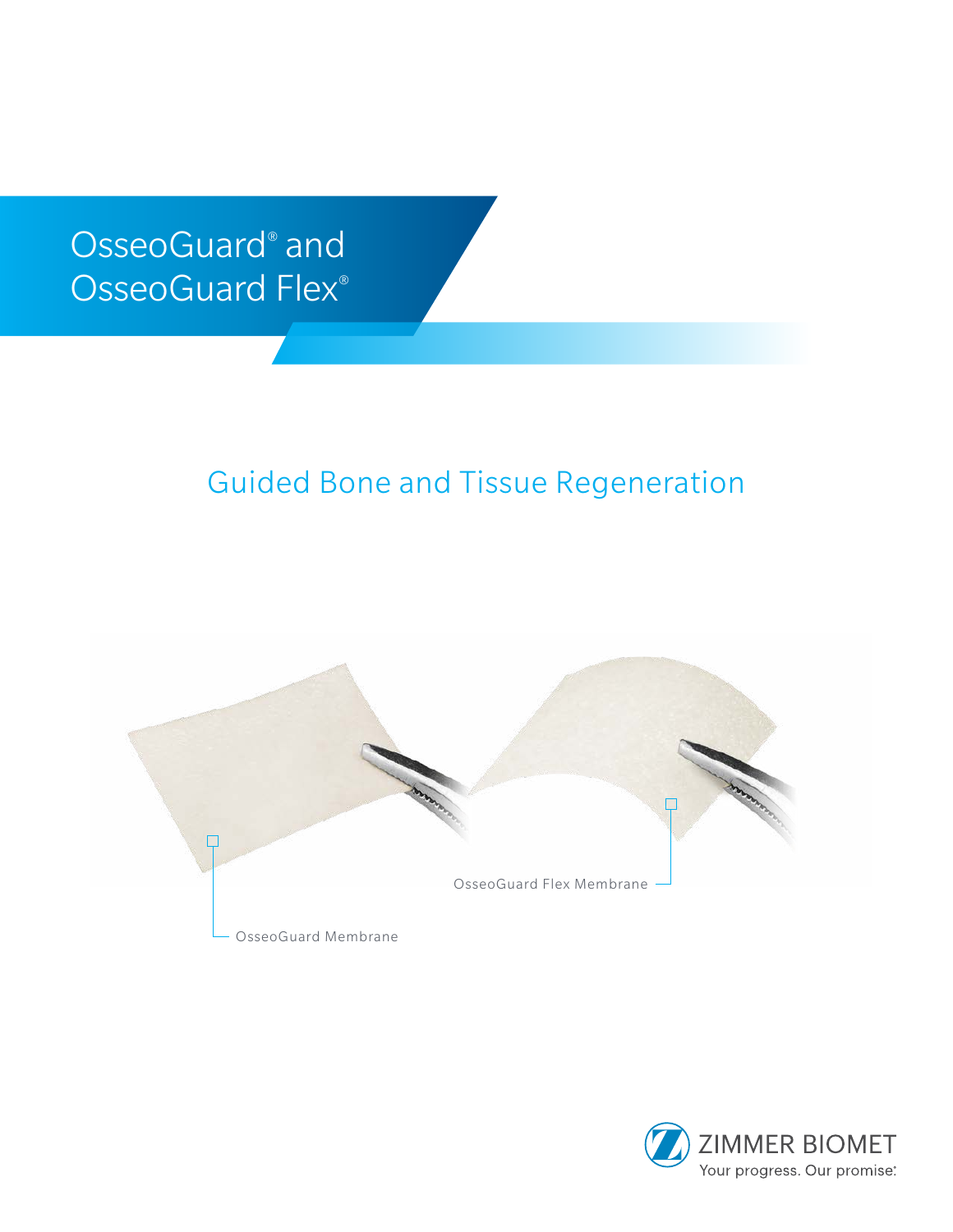# OsseoGuard and OsseoGuard Flex

Resorbable Membranes

## Easy to Use for Site Protection and Clinically Manageable

#### Choose between two levels of drapability for ease of use in various clinical procedures.

Today, clinicians are treating an increased number of patients using Guided Bone Regeneration (GBR) in conjunction with implant therapy, which has led to an increased use of resorbable membranes. In addition to providing graft material containment and a barrier to soft-tissue cell invasion, studies have shown that using a membrane in most GBR procedures can positively affect the outcome of those procedures.<sup>1</sup>,<sup>2</sup> Cases in which a membrane was used, have been linked to higher implant survival rates, as well as an increased percentage of vital bone formation in sinus grafts when compared to sinuses grafted without a membrane.1,2

In response to the growing need for a resorbable collagen membrane, Zimmer Biomet Dental offers OsseoGuard and OsseoGuard Flex Membranes for site protection. Clinicians have the opportunity to select a membrane based on their particular handling characteristic preferences. If a clinician prefers a membrane that has more space maintenance capability, OsseoGuard may be the membrane of choice. On the other hand, if a clinician prefers a membrane that has less memory and therefore a higher degree of conformance to a defect, OsseoGuard Flex may be the membrane of choice.

These membranes can be trimmed and placed dry or hydrated, and do not require side-specific placement. These membranes also have a pore size that allows them to be occlusive to gingival and epithelial cells, while still permeable to essential nutrients.



OsseoGuard and OsseoGuard Flex Membranes provide predictability, aesthetic soft-tissue healing, long resorption profiles and ease of use.

<sup>1.</sup> Wallace S, Froum S, Cho S, Elian N, Monteiro D, Kim B, Tarnow D<sup>:</sup>. Sinus Augmentation Utilizing Anorganic Bovine Bone (Bio-Oss®) with Absorbable and Nonabsorbable Membranes Placed over the Lateral Widow: Histomorphometric and Clinical Analyses. Int J Periodontics & Restorative Dentistry, Nov./Dec. 2005, Vol. 25, Issue 6, 551–559.

<sup>2.</sup> Wallace S, Froum S, Effect of Maxillary Sinus Augmentation on the Survival of Endosseous Dental Implants. A Systematic Review. Annals of Periodontology, December 2003, Vol. 8, No. 1, 328-343. †Dr. Tarnow had a financial relationship with BIOMET 3i LLC resulting from speaking engagements, consulting engagements and other retained services.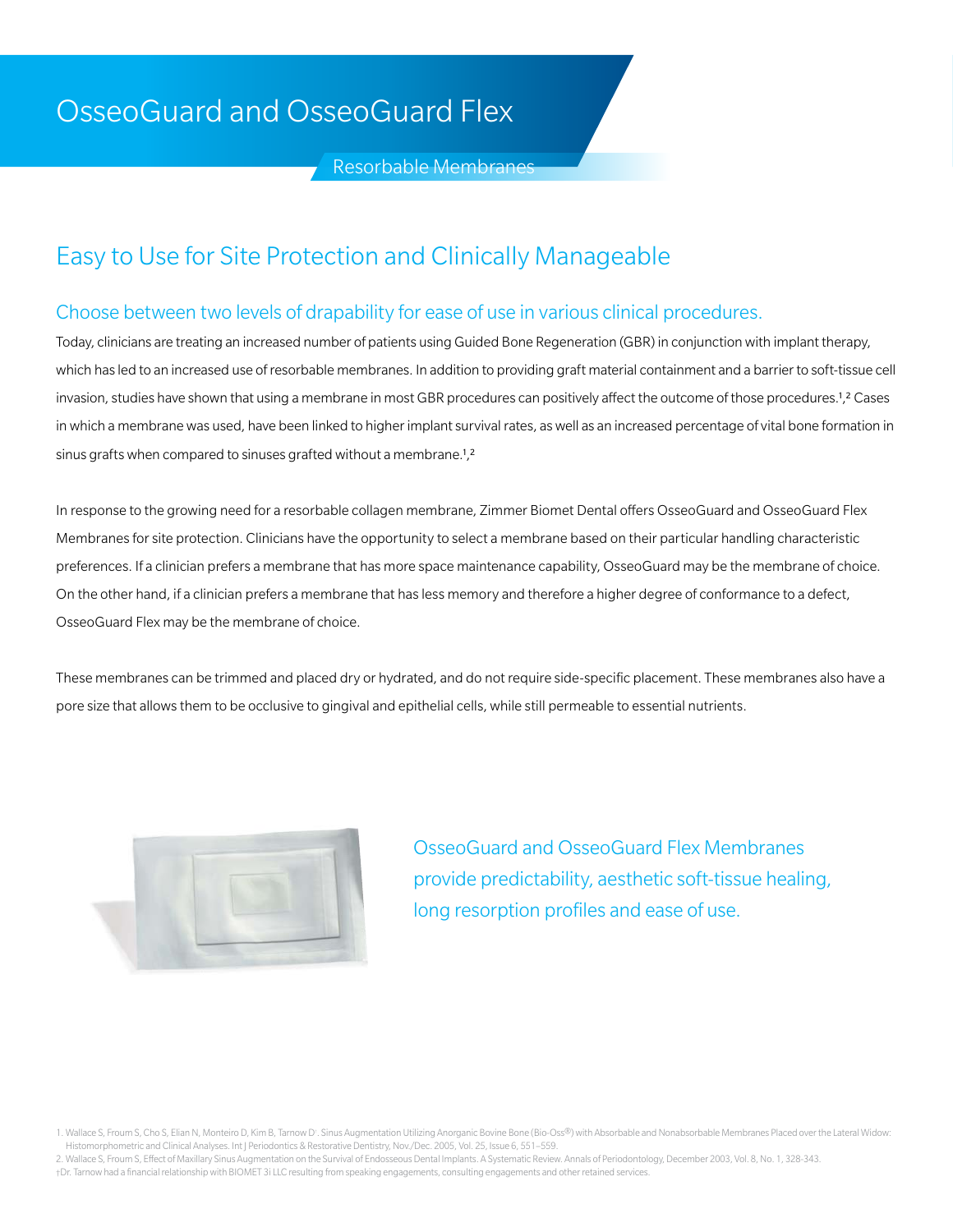# OsseoGuard and OsseoGuard Flex





### Long-Term Yet Fully Resorbable

The OsseoGuard Membrane is designed for optimal strength, resorption and handling. This membrane is made of highly purified Type I collagen, derived from bovine Achilles Tendon.

#### This provides:

- •Optimal strength to support suturing and good handling characteristics; a suture pull-out strength that is significantly higher than that of BioMend® Membrane due to its unique fibrillar matrix structure.<sup>3</sup>
- •A long resorption profile (6-9 months)4 suited for the healing time required in many GBR procedures.

## Posterior Mandible Recent Extraction Defects

Clinical images provided by Dr. Francisco Enrile, Huelva, Spain.



Fig. 1: Clinical appearance of the surgical site at the time of implant placement four weeks after tooth extraction.





Fig. 2 & 3: The osseous defects were grafted with autogenous bone and Endobon® Xenograft Small Granules. The surgical site was covered with an OsseoGuard 20x30mm Resorbable Collagen Membrane.



**CONTRACTOR** 

Fig. 4: The surgical site was closed with sutures



Fig. 5: Clinical appearance one month post-implant placement showing epithelialization of the soft tissue.



Fig. 6: Three months post-implant placement, the soft tissue has healed completely. The implants are ready for second stage surgery and healing abutment connection.



Fig. 7: Placement of the definitive restoration five months post-surgery.



Fig. 8: Clinical appearance nine months post-surgery. Note the healthy soft tissues.



Fig. 9: Periapical radiograph nine months post-surgery. Note the regenerated bone and graft integration.

- 3. Yuen D, Junchaya C, Zuclich G, Ulreich J, Lin H, Li S. A Resorbable, Reconstituted Type I Collagen Membrane for Guided Tissue Regeneration and Soft-Tissue Augmentation. Society for Biomaterials, 2000. 4. Yuen D, Ulreich J, Zuclich G, Lin H, S Li. Prediction of In Vivo Stability of a Resorbable, Reconstituted Type I
- Collagen Membrane by In Vitro Methods. Society for Biomaterials, 2000. Dr. Enrile has a financial relationships with Zimmer Biomet Dental resulting from speaking engagements,

consulting engagements and other retained services at the time of their involvement.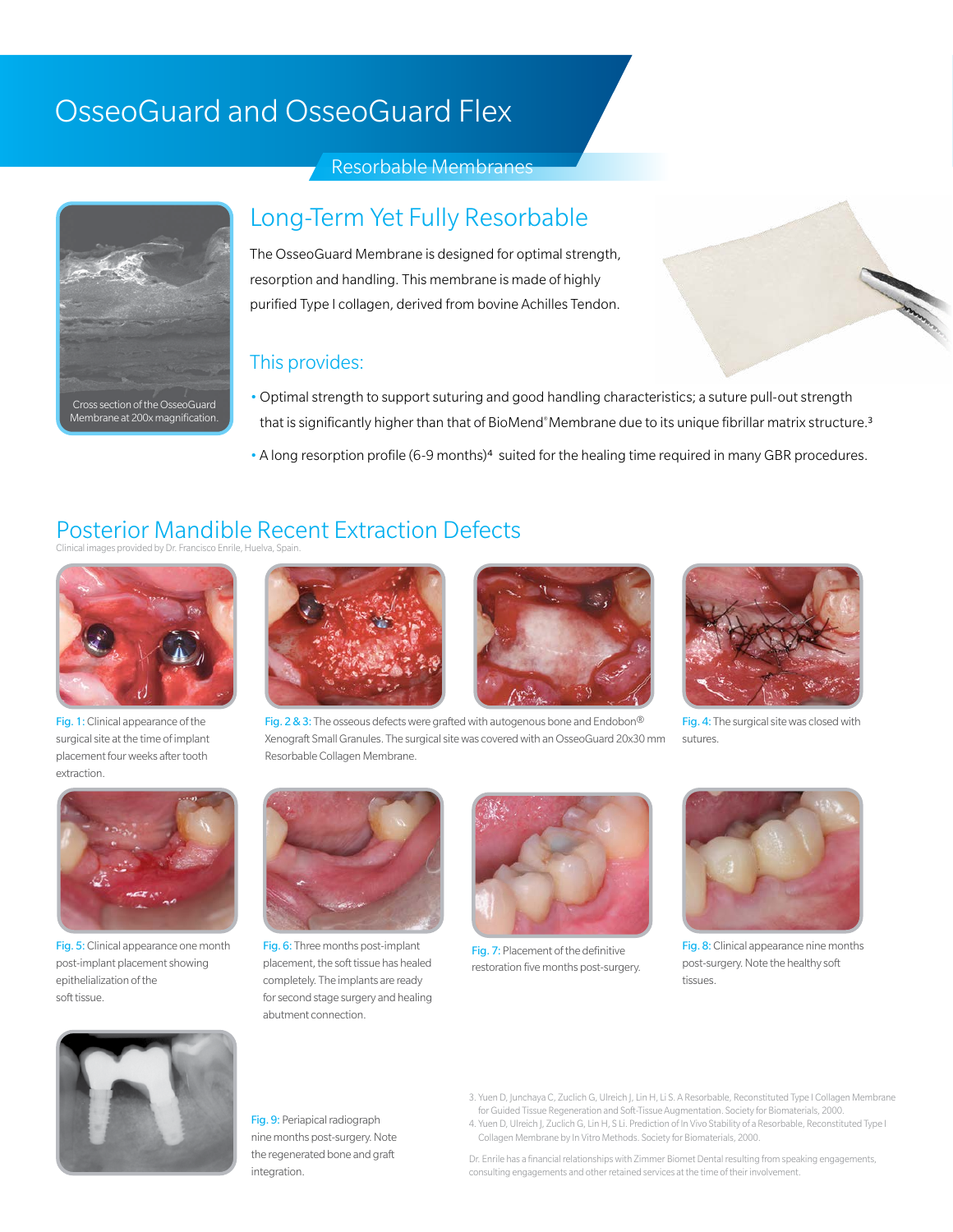# OsseoGuard and OsseoGuard Flex



#### Resorbable Membranes

#### Flexibility Meets Strength

The OsseoGuard Flex Membrane is designed for optimal strength and drapability, resorption and handling. Made of Type I and Type III collagen membranes, highly purified from intact bovine dermis.

#### This provides:

- •Optimal flexibility to drape over the defects.
- •A long resorption profile (6-9 months)4 suited for the healing time required in many GBR procedures.



• The ability to aid in gingival healing even when left exposed in a posterior molar extraction site.5\*

# Maxillary Molar Post-Extraction Defect<br>Clinical images provided by Dr. del Castillo<sup>r</sup>, FL, USA.



Fig. 1: Extraction socket of maxillary first molar.



Fig. 2: Extraction socket grafted with Endobon Xenograft Small Granules and covered with an OsseoGuard Flex Membrane.



Fig. 5: The site was completely covered four weeks after the extraction.



Fig. 6: At four months postoperatively, a radiograph of the graft site showed excellent containment of the graft material.



Fig. 3: The edges of the membrane were positioned under the soft tissue and were secured with resorbable sutures.



Fig. 7: At four months postoperatively, the socket was healed and ready for implant placement.



Fig. 4: Healing was uneventful. The soft tissue was epithelializing over the OsseoGuard Flex Membrane two weeks postoperatively.



Fig. 8: Clinical appearance nine months post-surgery. Note the healthy soft tissues.



Fig. 9: The implant was left submerged for two months of healing.

- 5. del Castillo R† . Grafting of an Extracted Maxillary First-Molar Socket: Using a new, flexible resorbable collagen membrane for ridge preservation in advance of implant placement. Inside Dentistry, October 2011, Vol. 7, Issue 9, 94-96.
- † Dr. del Castillo has a financial relationship with Zimmer Biomet Dental resulting from speaking engagements, consulting engagements and other retained services.

\*Primary closure is recommended. If exposed, resorption time will be shorter.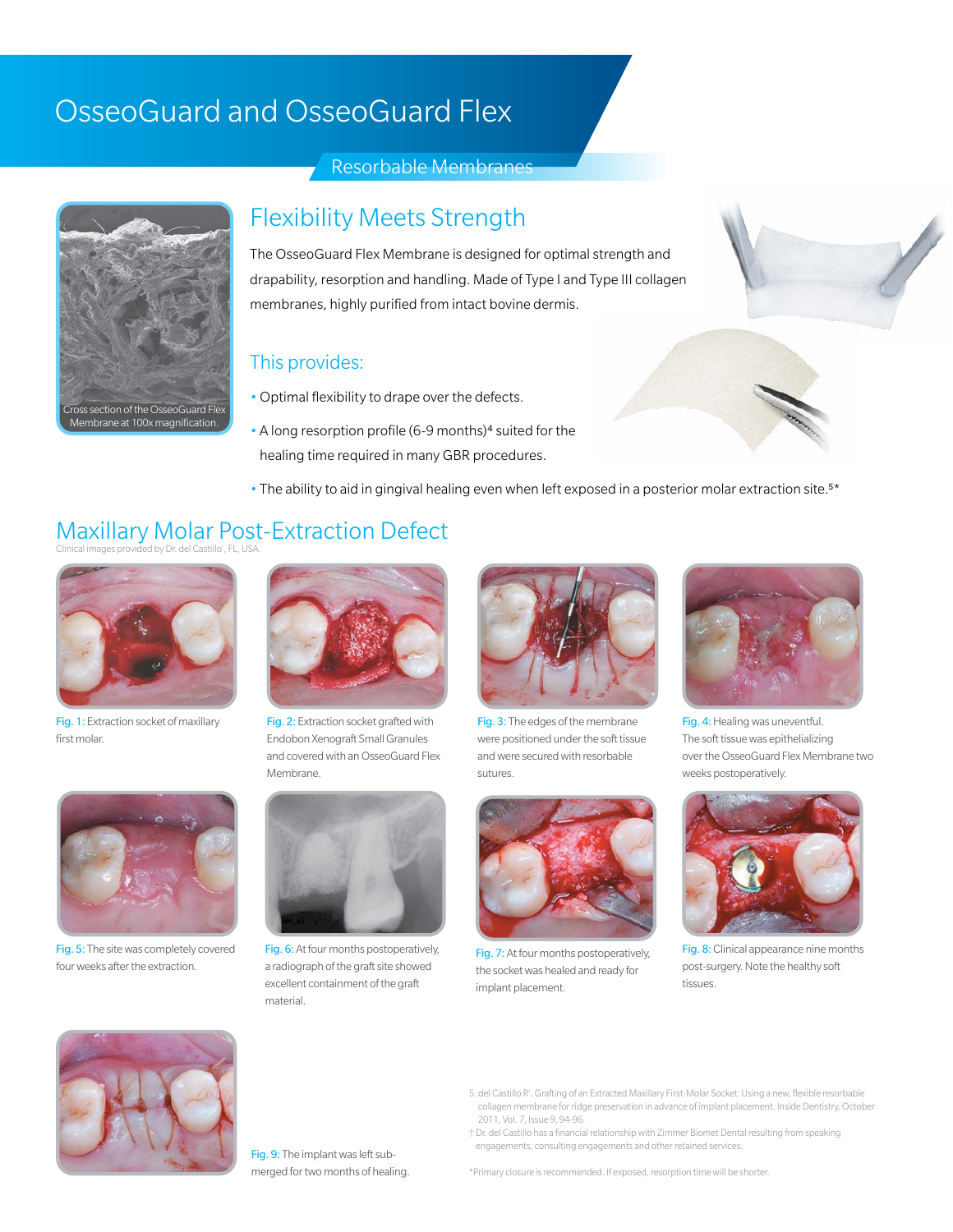# Strength and Predictability

## Verified Lot-to Lot Strength

#### Validated with years of clinical experience and documentation in scientific publications.<sup>6</sup>

In order to evaluate the strength of the OsseoGuard Membrane, a suture pull-out test is conducted by the manufacturer (Collagen Matrix, Inc.) on every lot of membranes produced.

A 3.0 suture is passed through the membrane at approximately 3 mm from the edge of the membrane. A knot is tied in the suture, leaving a loop to hook the suture onto a force gauge. The other end of the membrane is secured in a clamp. The suture is pulled at a rate of one inch per minute until the suture pulls out of the membrane. The average force required to pull a suture out of the OsseoGuard Membrane from ten suture pull-out tests is: 0.286 kg, +/- 0.090 kg. This consistently verifies the mechanical strength necessary to support suturing the membrane for stability.





## Predictable

- Protects site for consistent results during grafting procedures
- •Highly purified collagen allows for a natural wound healing process
- •Unique crosslinking techniques yield an optimal balance between handling and resorption
- •Membranes are typically fully resorbed in six to nine months

### OsseoGuard and OsseoGuard Flex Membranes Recommended for Use in:

- Extraction sockets
- Localized ridge augmentations
- •Alveolar ridge reconstruction
- •Guided bone regeneration in dehiscence defects
- •Guided bone regeneration in periodontal defects

6. Papaioannou KA, Markopoulou CE, Gioni V, Mamalis AA, Vayouraki HN, Kletsas D, Vrotsos IA. Attachment and Proliferation of Human Osteoblast-like Cells on Guided Bone Regeneration (GBR) Membranes in the Absence or Presence of Nicotine: An In Vitro Study. Int J Oral Maxillofac Implants, May/June 2011, Volume 26, Issue 3, 509-519.